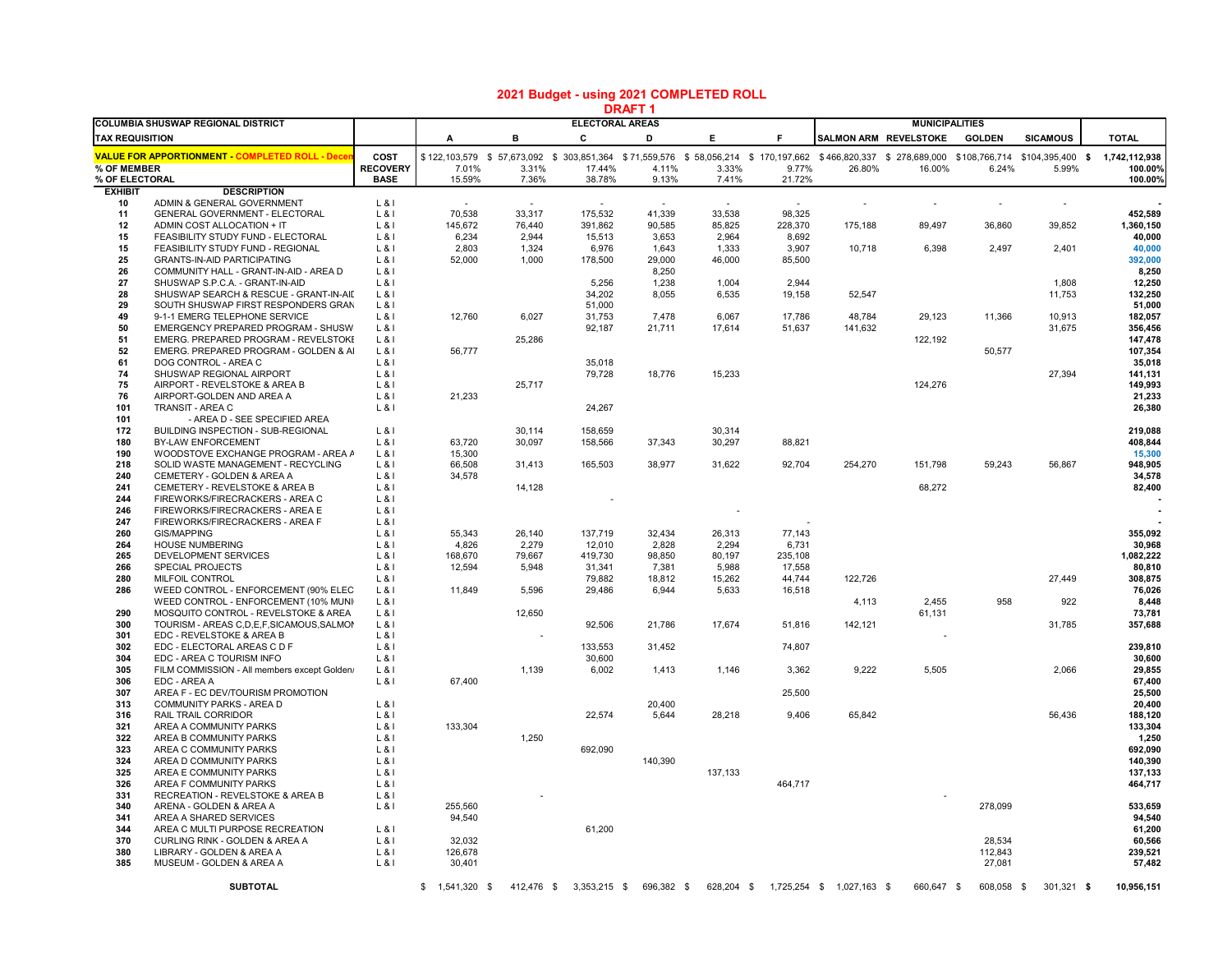|                        | COLUMBIA SHUSWAP REGIONAL DISTRICT                                | COST                     | <b>ELECTORAL AREAS</b>                                        |                            |             |                                        |                                                               |                                | <b>MUNICIPALITIES</b>          |            |               |                                                              |                  |
|------------------------|-------------------------------------------------------------------|--------------------------|---------------------------------------------------------------|----------------------------|-------------|----------------------------------------|---------------------------------------------------------------|--------------------------------|--------------------------------|------------|---------------|--------------------------------------------------------------|------------------|
| <b>TAX REQUISITION</b> |                                                                   | <b>RECOVERY</b>          | A                                                             | в                          | C           | D                                      | Е.                                                            | F.                             | SALMON ARM REVELSTOKE          |            | <b>GOLDEN</b> | <b>SICAMOUS</b>                                              | <b>TOTAL</b>     |
|                        | <b>SPECIFIED AREAS</b>                                            | <b>BASE</b>              |                                                               |                            |             |                                        |                                                               |                                |                                |            |               |                                                              |                  |
| 24                     | NORTH SHUSWAP FIRST RESPONDERS GRAN                               | $L$ & I                  |                                                               |                            |             |                                        |                                                               | 27,540                         |                                |            |               |                                                              | \$<br>27,540     |
| 30                     | FIRE PROTECTION - ANNIS BAY                                       |                          |                                                               |                            |             |                                        | 13,984                                                        |                                |                                |            |               |                                                              | 13,984           |
| 31                     | FIRE PROTECTION - AREA B                                          | $L$ &I                   |                                                               | 57,526                     |             |                                        |                                                               |                                |                                |            |               |                                                              | 57,526           |
| 33                     | FIRE PROTECTION - FALKLAND                                        | L & 8                    |                                                               |                            |             | 218,621                                |                                                               |                                |                                |            |               |                                                              | 218,621          |
| 34                     | FIRE PROTECTION - SWANSEA POINT                                   | $L$ &I                   |                                                               |                            |             |                                        | 173,396                                                       |                                |                                |            |               |                                                              | 173,396          |
| 36                     | FIRE PROTECTION - NICHOLSON                                       | $L$ &I                   | 238,906                                                       |                            |             |                                        |                                                               |                                |                                |            |               |                                                              | 238,906          |
| 37                     | FIRE PROTECTION - RANCHERO/DEEP CREEK                             | $L$ &I                   |                                                               |                            |             | 196,548                                |                                                               |                                |                                |            |               |                                                              | 196,548          |
| 40                     | FIRE PROTECTION - MALAKWA                                         | $L$ &I                   |                                                               |                            |             |                                        | 192,958                                                       |                                |                                |            |               |                                                              | 192,958          |
| 41                     | FIRE PROTECTION - SILVER CREEK                                    | $L$ &I                   |                                                               |                            |             | 219,280                                |                                                               |                                |                                |            |               |                                                              | 219,280          |
| 43                     | FIRE PROTECTION - E SERVICE AREA                                  | $L$ &I                   |                                                               |                            |             |                                        | 35,385                                                        |                                |                                |            |               |                                                              | 35,385           |
| 45                     | FIRE PROTECTION - KAULT HILL                                      | L & 1                    |                                                               |                            | 11,848      |                                        |                                                               |                                |                                |            |               |                                                              | 11,848           |
| 47                     | FIRE PROTECTION - Area C Sub-Regional                             | $L$ &I                   |                                                               |                            | 1,319,928   |                                        |                                                               |                                |                                |            |               |                                                              | 1,319,928        |
| 48<br>60               | FIRE PROTECTION - Area F Sub-Regional                             | L & I                    |                                                               |                            |             |                                        |                                                               | 835,443                        |                                |            |               |                                                              | 835,443          |
| 62                     | DOG CONTROL - AREA D                                              | $L$ &I<br>$\blacksquare$ |                                                               |                            |             | 8,577                                  |                                                               | 5,646                          |                                |            |               |                                                              | 8,577<br>5,646   |
| 86                     | Dangerous DOG CONTROL - AREA F<br>STREET LIGHTING - SWANSEA POINT | $L$ & I                  |                                                               |                            |             |                                        | 9,901                                                         |                                |                                |            |               |                                                              | 9,901            |
| 88                     | STREET LIGHTING - FALKLAND                                        | $L$ &I                   |                                                               |                            |             | 14,952                                 |                                                               |                                |                                |            |               |                                                              | 14,952           |
| 89                     | STREET LIGHTING - BLIND BAY                                       | $L$ &I                   |                                                               |                            | 25,096      |                                        |                                                               |                                |                                |            |               |                                                              | 25,096           |
| 90                     | STREET LIGHTING - AREA E                                          | L & I                    |                                                               |                            |             |                                        | 6,540                                                         |                                |                                |            |               |                                                              | 6,540            |
| 93                     | STREET LIGHTING - SORRENTO                                        | L & I                    |                                                               |                            | 3,718       |                                        |                                                               |                                |                                |            |               |                                                              | 3,718            |
| 101                    | TRANSIT - AREA D - DEEP CREEK/SILVER CRE                          | $L$ &I                   |                                                               |                            |             | 2,113                                  |                                                               |                                |                                |            |               |                                                              |                  |
| 171                    | <b>BUILDING INSPECTION - AREA F</b>                               | $L$ &I                   |                                                               |                            |             |                                        |                                                               | 106,576                        |                                |            |               |                                                              | 106,576          |
| 183                    | MAINTENANCE FUND - HUMMINGBIRD CREEK                              | $L$ &I                   |                                                               |                            |             |                                        | 580                                                           |                                |                                |            |               |                                                              | 580              |
| 184                    | MAINTENANCE FUND - SIMS CREEK                                     | $L$ &I                   |                                                               |                            |             |                                        | 1,000                                                         |                                |                                |            |               |                                                              | 1,000            |
| 185                    | MAINTENANCE FUND - BOLEAN CREEK                                   | $L$ &I                   |                                                               |                            |             | $\mathbf 0$                            |                                                               |                                |                                |            |               |                                                              |                  |
| 213                    | AREA E LWMP                                                       | $\blacksquare$           |                                                               |                            |             |                                        | 19,548                                                        |                                |                                |            |               |                                                              | 19,548           |
| 214                    | SORRENTO/BLIND BAY COMMUNITY SEWER                                | $L$ &I                   |                                                               |                            | $\Omega$    |                                        |                                                               |                                |                                |            |               |                                                              |                  |
| 239                    | CEMETERY - AREA D                                                 | $L$ &l                   |                                                               |                            |             | 3,700                                  |                                                               |                                |                                |            |               |                                                              | 3,700            |
| 255                    | ANTI-WHISTLING ELSON RD CROSSING                                  | $L$ &I                   |                                                               |                            | 655         |                                        |                                                               |                                |                                |            |               |                                                              | 655              |
| 291                    | MOSQUITO CONTROL - AREA A                                         | $L$ &I                   | 82,464                                                        |                            |             |                                        |                                                               |                                |                                |            |               |                                                              | 82,464           |
| 292                    | MOSQUITO CONTROL - AREA E                                         | $L$ &I                   |                                                               |                            |             |                                        | 7,816                                                         |                                |                                |            |               |                                                              | 7,816            |
| 294                    | MOSQUITO CONTROL - SCOTCH CK                                      | L81                      |                                                               |                            |             |                                        |                                                               | 31,804                         |                                |            |               |                                                              | 31,804           |
| 295                    | SIR - RANCHERO/DEEP CREEK/SILVER CREEK                            | L.                       |                                                               |                            |             |                                        |                                                               |                                |                                |            |               |                                                              |                  |
|                        | SALMON ARM (LAND ONLY)                                            | L.                       |                                                               |                            |             | 4,734                                  |                                                               |                                | 53,766                         |            |               |                                                              | 58,500           |
| 314                    | SOUTH SHUSWAP RECREATION TRAIL                                    | $L$ &I                   |                                                               |                            | $\mathbf 0$ |                                        |                                                               |                                |                                |            |               |                                                              |                  |
| 315                    | NORTH SHUSWAP COMMUNITY PARK                                      | $L$ &I                   |                                                               |                            |             |                                        |                                                               | $\mathbf 0$                    |                                |            |               |                                                              |                  |
| 320<br>330             | PARKS AND PLAYGROUNDS - AREA E<br><b>RECREATION - AREA B</b>      | $L$ &I<br>$L$ &I         |                                                               | 69,109                     |             |                                        | 38,358                                                        |                                |                                |            |               |                                                              | 38,358<br>69,109 |
| 345                    | SICAMOUS / AREA E RECREATION CENTRE                               | L & I                    |                                                               |                            |             |                                        | 128,177                                                       |                                |                                |            |               | 232,244                                                      | 360,421          |
| 355                    | TV REBROADCAST - AREA A                                           | $L$ &I                   | $-65,000$                                                     |                            |             |                                        |                                                               |                                |                                |            |               |                                                              | (65,000)         |
| 381                    | LIBRARY - OKANAGAN - NAKUSP RURAL                                 | $L$ &I                   |                                                               | 11,077                     |             |                                        |                                                               |                                |                                |            |               |                                                              | 11,077           |
| 381                    | LIBRARY - OKANAGAN - REVELSTOKE RURAL                             | $L$ &I                   |                                                               | 65,639                     |             |                                        |                                                               |                                |                                |            |               |                                                              | 65,639           |
| 381                    | LIBRARY - OKANAGAN - SALMON ARM RURAL                             | $L$ &I                   |                                                               |                            | 404,356     | 95,229                                 | 77,259                                                        | 226,494                        |                                |            |               |                                                              | 803,339          |
|                        |                                                                   |                          |                                                               |                            |             |                                        |                                                               |                                |                                |            |               |                                                              |                  |
|                        | SUB TOTAL SPECIFIED AREAS                                         |                          | 256,370                                                       | 203,351                    | 1,765,601   | 763,754                                | 704.902                                                       | 1,233,503                      | 53,766                         | $\sim$     | $\sim$        | 232,244                                                      | 5,211,379        |
|                        | TOTAL TAX REQUISITION                                             |                          | 1,797,690 \$                                                  | $615,827$ \$               |             | 5,118,817 \$ 1,460,136 \$ 1,333,106 \$ |                                                               | 2,958,757 \$                   | 1,080,929 \$                   | 660,647 \$ | 608,058 \$    | 533,565                                                      | 16, 167, 530     |
|                        |                                                                   |                          |                                                               |                            |             |                                        |                                                               |                                |                                |            |               |                                                              |                  |
|                        | <b>PARCEL TAXES:</b>                                              |                          |                                                               |                            |             |                                        | 084 - STREET LIGHTING - ST. IVES \$                           |                                | 4,588                          |            |               | (204) SARATOGA WATERWORKS: \$                                | 22,514           |
|                        |                                                                   |                          |                                                               |                            |             | (189) WAVERLY PARK WATER USERS LOAN \$ |                                                               |                                | 22,549                         |            |               | (206) MACARTHUR/REEDMAN WATER: \$                            | 36,176           |
|                        |                                                                   |                          |                                                               |                            |             |                                        |                                                               | (196) LAKEVIEW PLACE WATER: \$ | 14,602                         |            |               | (208) SORRENTO WATERWORKS: \$                                | 77,572           |
|                        |                                                                   |                          |                                                               | 197 - COTTONWOODS WATER \$ |             | 48,185                                 |                                                               |                                | (209) ANGLEMONT WATERWORKS: \$ | 605,800    |               |                                                              |                  |
|                        |                                                                   |                          |                                                               |                            |             |                                        | (198) SUNNYBRAE WATER \$<br>(199) GALENA SHORES WATERWORKS \$ |                                | 27,791<br>47,362               |            |               | (210) SOUTH SHUSWAP LWMP: \$<br>(211) NORTH SHUSWAP LWMP: \$ | 45,096<br>27,440 |
|                        |                                                                   |                          | <b>Municipalities Electoral Areas</b>                         |                            | Total       |                                        | (201) FALKLAND WATERWORKS: \$                                 |                                | 49,741                         |            |               | (212) SEYMOUR ARM LWMP: \$                                   | 3,000            |
|                        |                                                                   |                          | ad valorum \$16,167,530 \$2,883,199 \$13,284,333 \$16,167,532 |                            |             |                                        | (202) CEDARHEIGHTS WATERWORKS: \$                             |                                | 78,950                         |            |               | (213) AREA E LWMP: \$                                        | 2,172            |
|                        | Parcel                                                            | 1,311,134 \$             |                                                               | 8,622 \$ 1,302,512 \$      | 1,311,134   |                                        | (203) EAGLE BAY WATERWORKS: \$                                |                                | 33,420                         |            |               | (282) SHUSWAP WATERSHED COUNCIL \$                           | 155,554          |
|                        | <b>Total Tax Requisition</b>                                      | \$17,478,664             | ls.<br>2,891,821 \$14,586,845 \$17,478,666                    |                            |             |                                        |                                                               |                                |                                |            |               | (295) SIR-STERILE INSECT RELEASE (S.ARM): \$                 | 8.622            |
|                        |                                                                   |                          |                                                               |                            |             |                                        |                                                               |                                |                                |            |               |                                                              |                  |